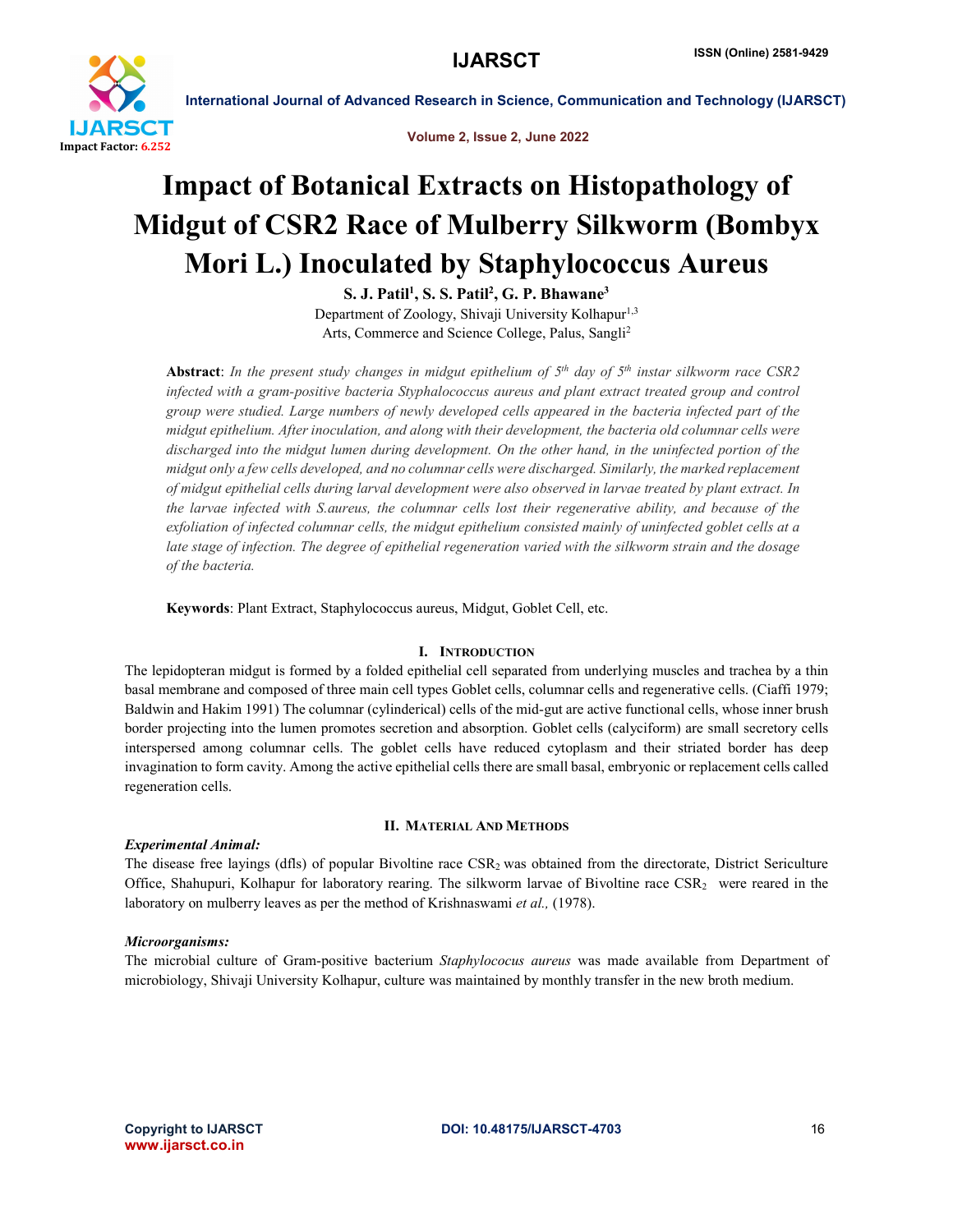# **IJARSCT** Impact Factor: 6.252

International Journal of Advanced Research in Science, Communication and Technology (IJARSCT)

#### Volume 2, Issue 2, June 2022

## III. MEDICINAL PLANTS USED FOR STUDY

*1. Syzygium cumini* (Seed powder)



*2. Euphorbia geniculata* (leaf powder)



*3. Mormordicta charantia* (leaf powder)



*4. Terminalia arjuna (*Bark powder)



#### Histological Methods:

For histopathological studies the midgut of silkworm larvae of CRS2 race from each group (i.e normal, inoculated and plant extract treated) were dissected under stereoscopic binocular microscope by using chilled ringer solution. Midgut was removed from the healthy, inoculated as well as the plant extract treated groups silkworms. The tissues were then fixed in freshly prepared Bouin's fixative for histological studies. Thereafter the tissue was dehydrated, cleared inn xylene and embedded in paraffin wax at 58 to  $60^{\circ}$ c, Blocks were sectioned at 6  $\mu$ m thickness and stained with Eherlich Haematoxylene-Eosin (HE) staining technique (Humason 1962).

www.ijarsct.co.in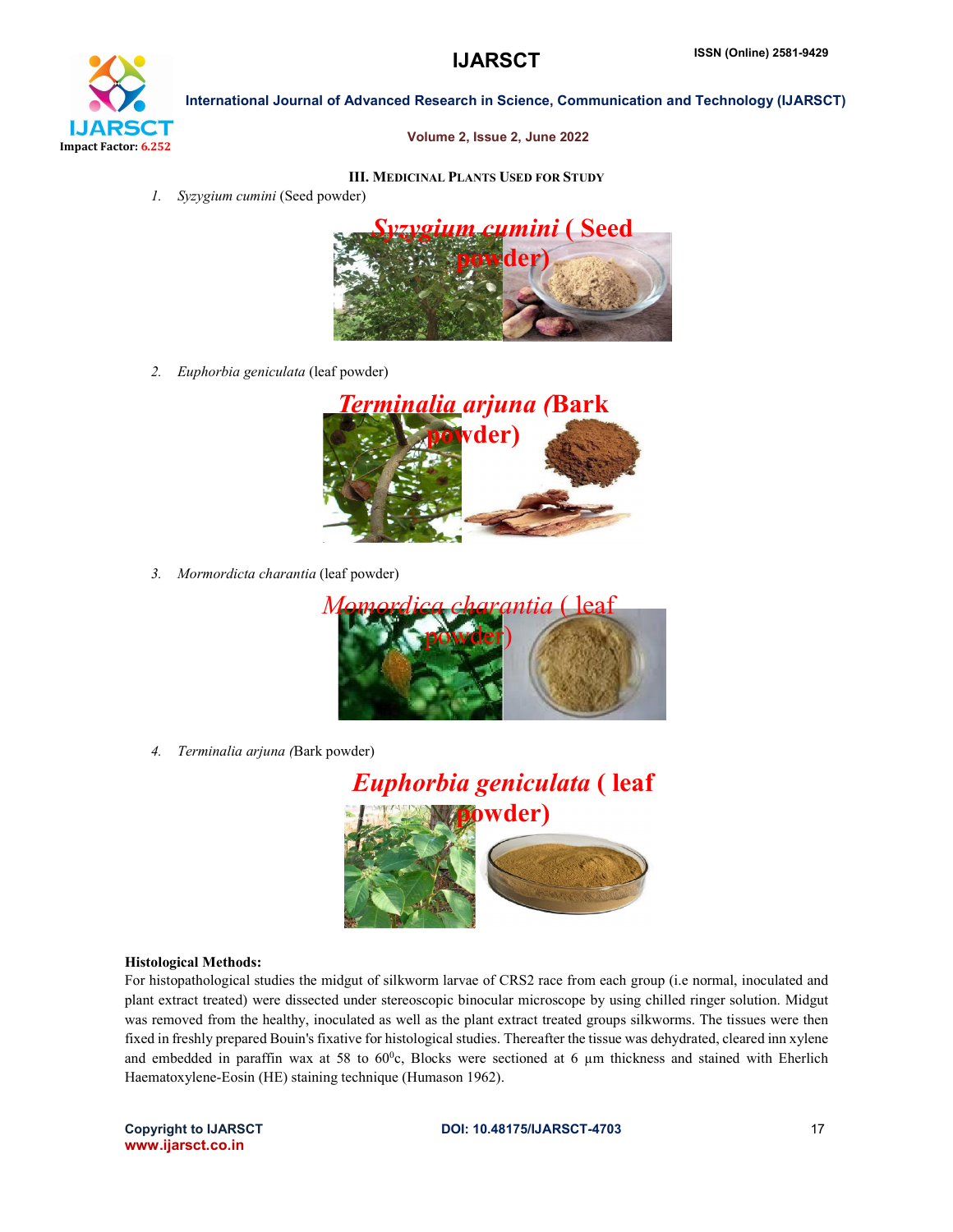

#### Volume 2, Issue 2, June 2022



Figure 1: Cross section of mid gut of healthy fifth instar larva of mulberry silkworm B.mori L showing columnar epithelial cell and compact darkly stained nucleus, goblet cell, muscle layer and regenerative cell (Bar =  $4.2 \mu m$ ).



Figure 2: Cross section of mid gut after early bacterial infection showing vacuoles in columnar epithelial cell, goblet cell and regenerative cell, brush border membrane towards lumen and vacuoles in cytoplasm (Bar =  $4.2 \mu m$ ).



Figure 3: Cross section of mid gut after Treatment of plant extract in inoculated group showing vacuoles in columnar epithelial cell, goblet cell and regenerative cell, brush border membrane.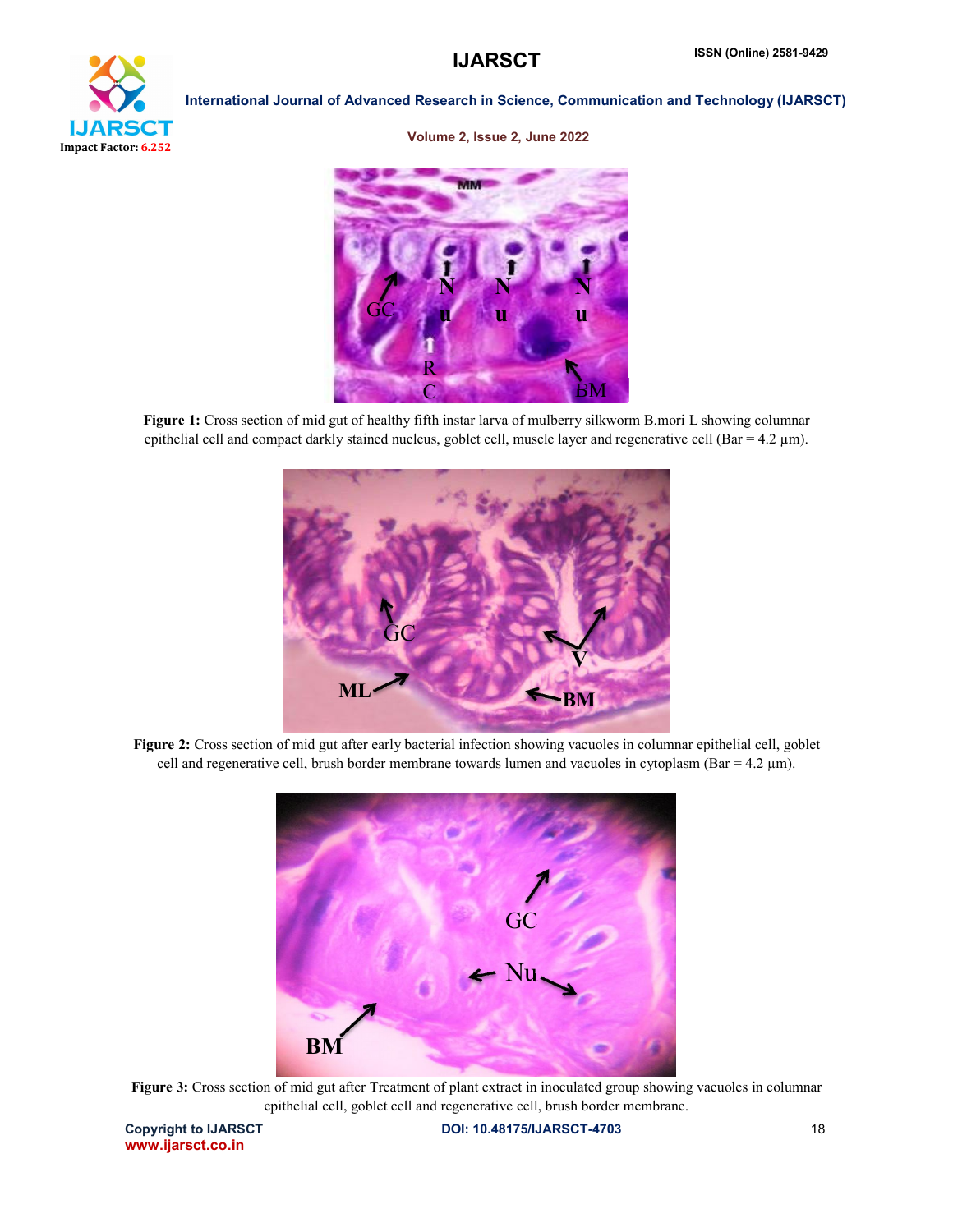

Volume 2, Issue 2, June 2022

#### IV. RESULT

#### Histological Observations-

## Normal Midgut-

The mid-gut in the larvae is the main organ involved in digestion and absorption. It is a straight and long tube occupying the major part of the alimentary tract. Histologically, a stratum of enteric epithelium, the outer ends of whose cells rest upon a basement membrane, lines the mid-gut. The latter is followed by an inner layer of circular muscles and an outer layer of longitudinal muscles.

The outermost coat of the mid-gut is a thin peritoneal membrane. Both muscles are composed of striated fibres and their positions are the reverse to what obtains in the fore-gut. The enteric epithelium of mid-gut is devoid of cuticle, but have a delicate detached sheath called peritrophic membrane. It is produced by the delamination of thin sheets from the surface of the cells throughout the length of the mid-gut. The mid-gut cells are chiefly of two types, columnar cells and secretory or goblet cells. The columnar (cylinderical) cells of the mid-gut are active functional cells, whose inner brush border projecting into the lumen promotes secretion and absorption. Goblet cells (calyciform) are small secretory cells interspersed among columnar cells. The goblet cells have reduced cytoplasm and their striated border has deep invagination to form cavity. The regenerative cells are scattered singly along the gut.

#### Midgut of Infected Silkworm –

In the mid-gut of diseased worms' digestion was abortive. Digestive action was reduced. Absorption was also poor. The digestive enzyme secretory cells have enzymes but the enzymatic materials unreleased. Large pieces of ingested mulberry leaves occuluded the digestive passage. The epithelial layer of the mid-gut wall had lost its continuity. Pentrophic membrane had lost its integrity and convoluted. It got detached from the epithelial layer. Bacterial conglomerates were seen corroding the epithelial layer. Intracellular parasitation of bacterial cells was seen as dark mass inside. The lumen was enriched with bacterial population. Goblet cells were partially vacuolated. Regenerative cells were pyknotic. Vacuolations are also common in cytoplasm. The goblet cells are necrotic and loaded with secretions but the secretions remained unreleased due to the lack of cellular dysfunction. In the regenerative cells nuclei are prominent but the nuclei have polymorphic nature.

#### V. DISCUSSION

The silkworm larvae are voracious feeder and the efficiency of feeding, digestion, absorption and feed type decides the economics of sericulture. Minimising the feed intake and break down in feed conversion interrogates the energy budget and ends in poor quality cocoon formation. Hence the digestive system needs much attention in silkworm larvae. As oral entry of pathogenic microbes are quite common (Lu Yup-lian and Liu Fu-an, 1991) the alimentary system must be endowed with special defensive mechanism to inhibit the action of pathogens to have a good digestive function. This is ensured by the presence of a cuticular epithelium or propria intima, and peritrophic membrane bordering the gut lumen. This defensive fort has been further fortified with epithelial cells and musculature.

In the present investigation cytopathological changes were reported in columnar, goblet and regenerative cells in the midgut epithelium. Columnar cell architecture had been changed in several places. Columnar cells became hypertrophic and sloughed off into the lumen. bacterial toxins affect the microvillated apical membrane of the columnar epithelial cells and forms pores in the epithelial cells. columnar cells Cell off into the lumen and the cellular degeneration was limited to the anterior part of the mid-gut. in the present investigation goblet cells were much affected. Necrosis of goblet cells leads to secretary dysfunction. The regenerative cells seen on the basal membrane near columnar cell replaces the dead or wornout cells. Due to infection, they are also damaged.

#### ACKNOWLEDGEMENT

I am thankful to Former Guide Dr. G. P. Bhawane and Guide Dr. S. S. Patil for their guidance. Thanks to Department of Zoology, Shivaji University Kolhapur for providing the facilities for research work.